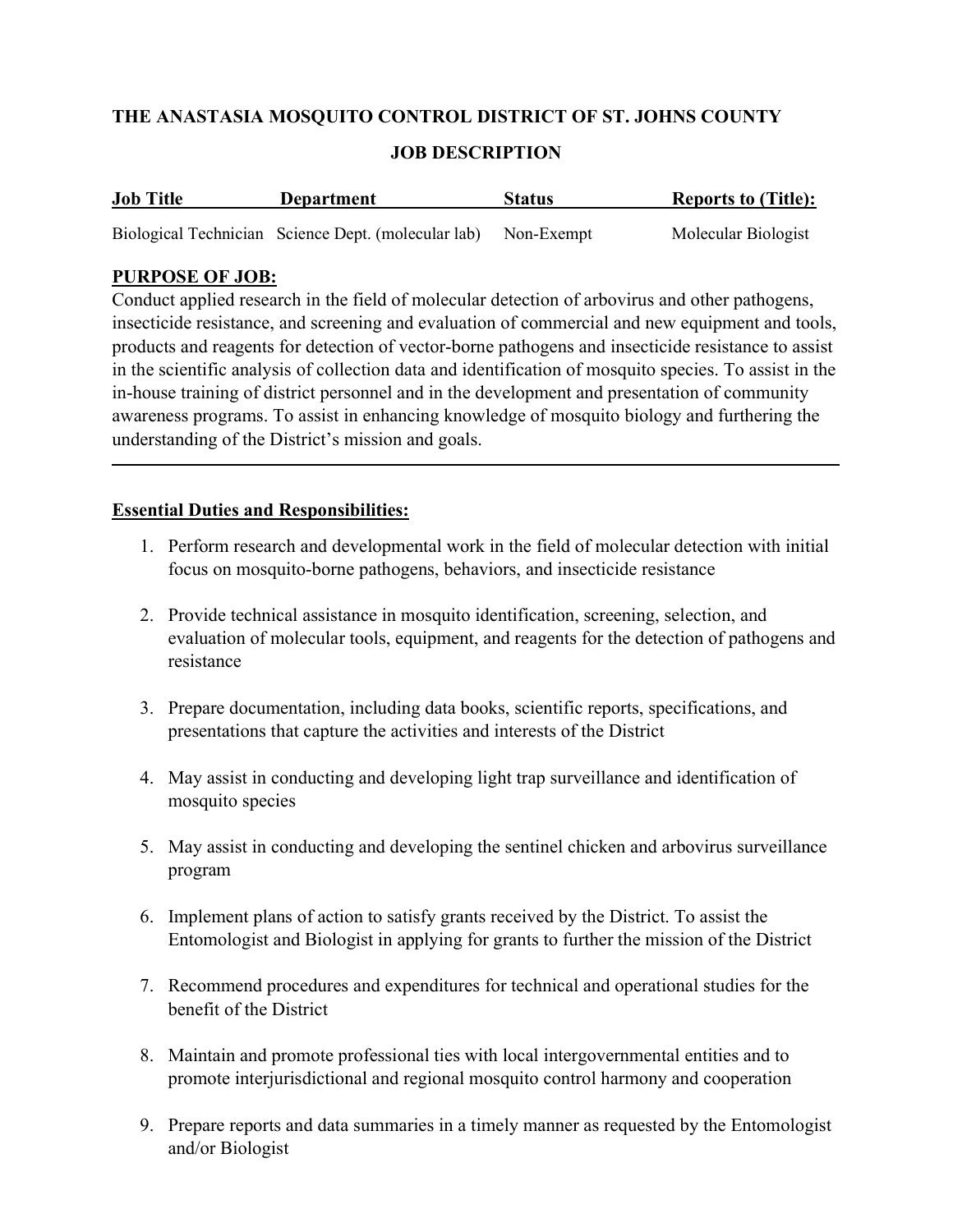- 10. Assist the Entomologist and/or Biologist in maintaining and cleaning scientific equipment, materials, and supplies
- 11. Maintain membership (at District expense) and promote active participation in FMCA
- 12. Other projects and duties as assigned

### QUALIFICATIONS:

- 1. A M.S. degree in entomology, zoology, biology, or related basic science from an accredited four-year college or university or five years of directly related experience is required.
- 2. Proficiency in Microsoft Office components to include MS Word, Excel, and PowerPoint software and working knowledge of email and internet communication.
- 3. Proficiency in basic statistical analysis is required. Proficiency in the use of GPS (Geo positional satellite) imagery systems is required.
- 4. Must possess proficient skills in written grammatical composition. Must possess good organizational, interpersonal and communication skills. Public speaking skills are desirable.
- 5. Must possess a valid Florida Driver's License with an acceptable driving record.
- 6. Must maintain applicable licenses, including certification in the application of "restricted use" pesticides, as per Chapter 388, Florida Statutes, and Chapter 5E-13, Florida Administrative Code, FL Department of Agriculture and Consumer Services. If not in possession when hired, certification is required within six months of employment.
- 7. Must have the ability to travel.

#### WORK ENVIRONMENT/PHYSICAL REQUIREMENTS:

The physical demands and work environment characteristics described here are representative of those that must be met by an employee to successfully perform the essential functions of this job. Reasonable accommodations may be made to enable individuals with disabilities to perform essential functions.

Physical Requirements: Light physical activity is required on a regular basis including reaching with arms and hands, using hands and fingers to type, standing, sitting and walking and may occasionally be required to lift up to twenty pounds and climb stairs. Adequate vision to see computer screens and written documents is required on a regular basis.